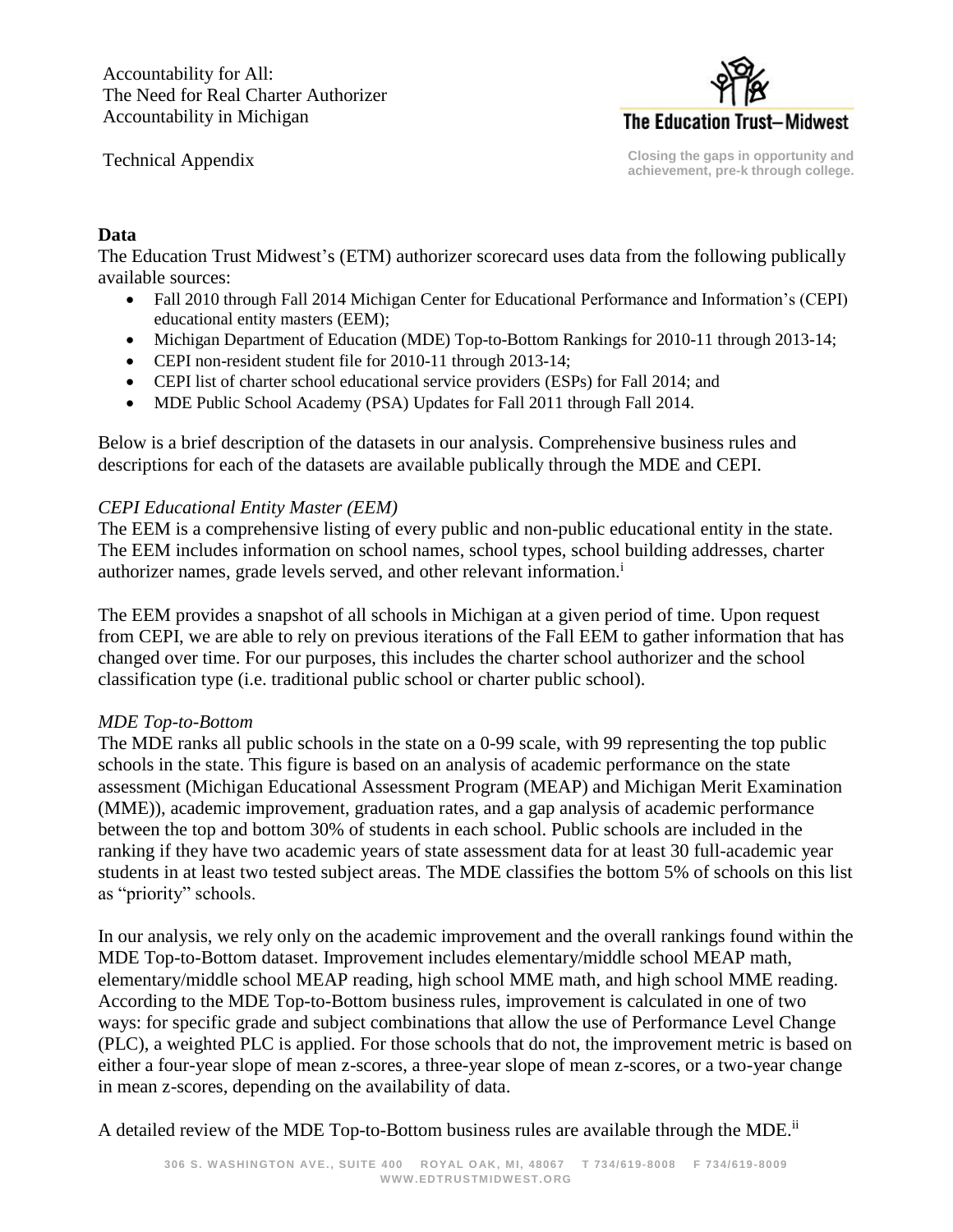### *CEPI Non-Resident Student*

Several local traditional school districts in Michigan participate in "schools of choice", which allows students to enroll in schools outside of the local traditional school district they reside in. To note, not all traditional school districts in Michigan participate in this program and many that do limit their enrollment availability. On an annual basis, CEPI collects data on the number of students in each school that are "non-residents," meaning the number of students who reside in a different traditional school district than the actual school they attend.

Unlike traditional public schools, charter schools do not have geographical district boundaries. Virtually any Michigan student may enroll in a charter, given that there is sufficient enrollment and grade-level capacity. Since charter schools are not limited to geographic boundaries, CEPI lists all of the charter's students as "non-residents," since the entire student population would otherwise attend the traditional school district they reside in.<sup>iii</sup>

## *CEPI Education Service Providers (ESP) Listings*

CEPI also publishes a list of educational service providers (ESPs) or management companies associated with each charter public school. ESPs provide a variety of services for schools ranging from payroll and human resources to curriculum development and staff professional development. Because no publically accessible data exists that classifies ESPs by their service types, we *do not* attempt to categorize ESPs beyond what is available publically. Although not every charter public school in Michigan is associated with management companies, the vast majority of charter public schools are.

## *MDE Public School Academy (PSA) Updates*

The MDE Public School Academy (Charter) office publishes an annual briefing outlining charter school openings, closings, authorizer changes, ESP changes, grade level modifications, and other relevant information.<sup>iv</sup> We use this database primarily to match the initial ESP assigned to each school at opening. In some cases, an ESP may not have been listed in these annual briefings. If this is occurs, we use the school's most recent ESP (see "CEPI Education Service Providers (ESP) Listings").

We use these annual briefings combined with the EEM databases (see "CEPI Educational Entity Master (EEM)") to identify new school openings.

### **Methodology**

In order to derive overall authorizer ratings, we first calculate three sets of scores from the following three categories:

- *Authorizer decisions about the schools it currently authorizes:* Is the authorizer overseeing a portfolio of schools that is as good as or better than other school options available to parents?
- *Authorizer decisions about opening charter schools:* Is the authorizer approving new Michigan charter schools that are likely to succeed?
- *Authorizer decisions about improving struggling charter schools:* Does the authorizer have consistently failing schools?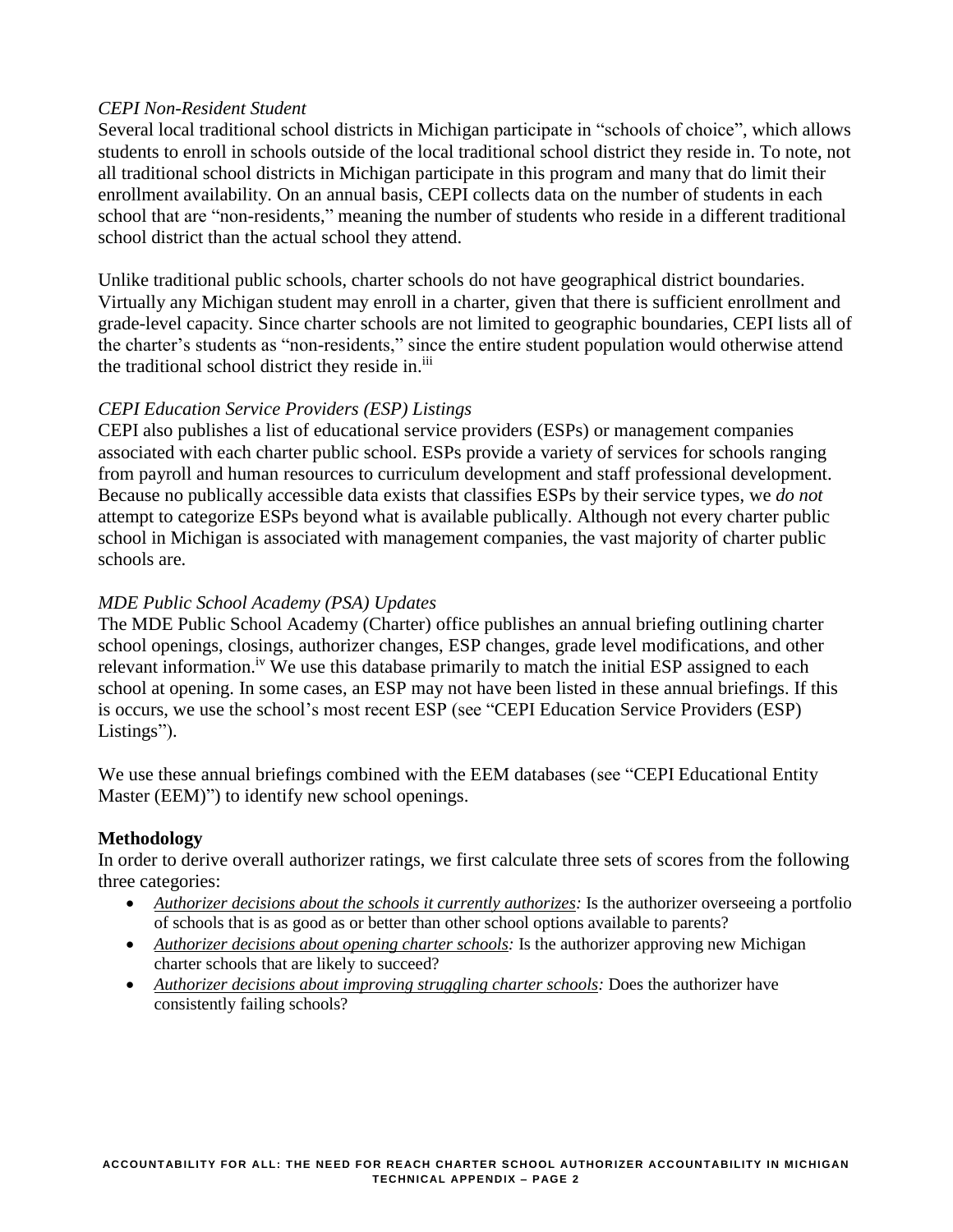# *Authorizer decisions about the schools it currently authorizes*

For each charter school in the state, we apply a two-step "good or better" test for each academic year in 2011-12, 2012-13, and 2013-14:

- 1. Does the charter school perform in the top half of the state overall? ( $50<sup>th</sup>$  percentile or above on MDE Top-to-Bottom ranking)
- 2. *If not*, does the charter school perform in the top half of the state *and* the local district where most of its students reside *for improvement*? (Equal or better improvement in MEAP/MME reading and math as the state and the local district average on the MDE Top-to-Bottom ranking)
	- a. The MDE Top-to-Bottom includes four variables that compare how each public school performs to the state for academic improvement in MEAP math, MEAP reading, MME math, and MME reading, as applicable. All four variables are in zscore units. The MME is only administered at the high school level, while MEAP is administered at the elementary and middle school grades. To find average improvement per district, we simply calculate the average z-score among schools within the district.

A school is marked as having "met the good or better test" if it is either above or equal to the  $50<sup>th</sup>$ percentile on the MDE Top-to-Bottom ranking *or* if it is above or equal to the state and district average for school *improvement*.

For a school to be below the state or district improvement average, it must be below the state or district in math, reading, or both in that given academic year. For a school to be above the state or district improvement average, it must be above the state or district in *both* math and reading.

In the case of charter schools, we define the local district as the district where the majority of students reside for the given academic year. For example, consider a charter school located in the city of Grosse Pointe in which the majority of students live in bordering Detroit. This school's improvement is compared to that of Detroit Public Schools, not the Grosse Pointe Public School System.

This same two-step test is repeated for each academic year. From here, we categorize each school as "below the minimum quality standard" if it fails to meet our "good or better test" for *three academic years in a row*. Schools that meet the test all three years or have mixed results are categorized as "meeting the minimum quality standard." Schools are excluded if they are currently closed, despite having consecutive years of data.<sup>1</sup> Michigan also has a number of schools that were formerly traditional public schools that later became charter schools. This includes schools formerly within the Highland Park, Muskegon Heights, and Detroit Public School systems. In order for a school to be included in our two-step test for a given academic year, the school must also be listed as a charter school in that same academic year.

To aggregate to the authorizer level, we derive the ratio between the total number of schools that failed to meet our standard for *three consecutive academic years* and the total number of schools with at least *three consecutive academic years* of data (non-missing data) per authorizer. Again, we also are sure to include only open-active charter schools in this calculation. *Authorizer decisions about opening charter schools*

 $\overline{a}$ 

<sup>&</sup>lt;sup>1</sup> EEM Close date as of October 15, 2014.

**ACCOUNTABILITY FOR ALL: THE NEED FOR REACH CHARTER SCHOOL AUTHORIZER ACCOUNTABILITY IN MICHIGAN TECHNICAL APPENDIX – PAGE 3**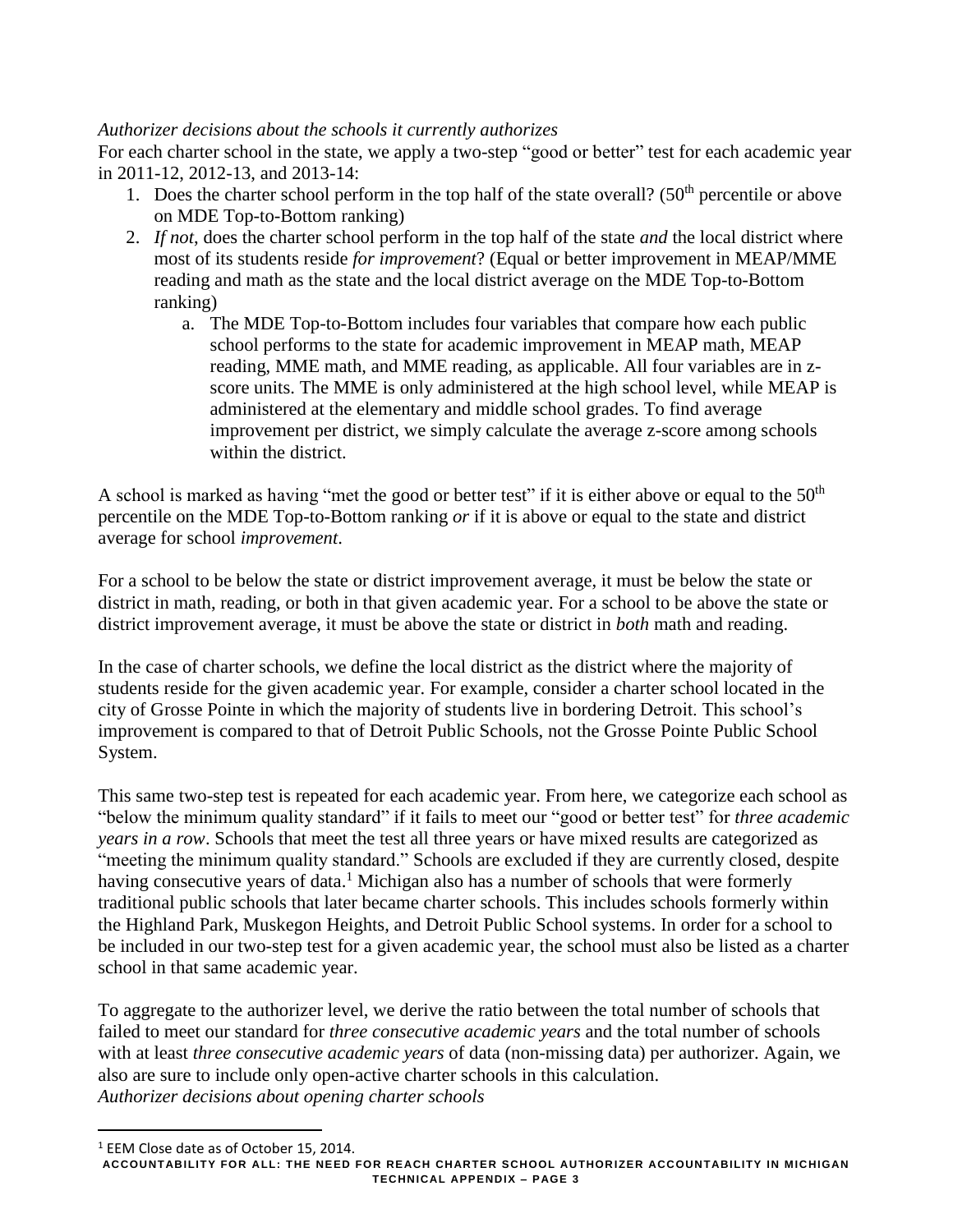In this category, we begin by asking the same questions as in the above section:

- 1. Does the charter school perform in the top half of the state overall?  $(50<sup>th</sup>$  percentile or above on MDE Top-to-Bottom ranking)
- 2. *If not*, does the charter school perform in the top half of the state *and* the local district where most of its students reside *for improvement*? (Equal or better improvement in MEAP/MME reading and math as the state and the local district average on the MDE Top-to-Bottom ranking)
	- a. The MDE Top-to-Bottom includes four variables that compare how each public school performs next to the state for academic improvement in MEAP math, MEAP reading, MME math, and MME reading, as applicable. All four variables are in zscore units. The MME is only administered at the high school level, while MEAP is administered at the elementary and middle school grades. To find average improvement per district, we simply calculate the average z-score among schools within the district.

Again, a school is marked as having "met the good or better test" either if it is above or equal to the 50<sup>th</sup> percentile on the MDE Top-to-Bottom ranking or if it is above or equal to the state and district average for school *improvement* (derived from MDE Top-to-Bottom).

We then categorize ESPs as "poor performing" if the majority of the ESP's schools (greater than 50%) fail to meet our "minimum quality standard." Again, these are schools that fail our "good or better test" over *three consecutive academic years*. To note, schools without an ESP (also known as self-managed) do not receive an ESP rating. Newer ESPs to Michigan or those without track-records are automatically counted as having met our "minimum quality standard."

In addition to authorizing new charter schools, an authorizer may also choose to take on a charter that already exists, but that wants to switch authorizers. A charter school may seek to switch authorizers for a variety of reasons, including the fact that its former authorizer refuses to renew its charter contract. To get a sense of the kinds of schools authorizers were taking on, we identified schools that switched authorizers between Fall 2011 and 2014, and then looked at their performance and improvement (based on the MDE Top-to-Bottom ranking) in the academic year right before they made the switch, our "good or better test." If the school failed the "good or better test" in that specific academic year, it was classified as "poor performing."

For each authorizer, we then identified the total number of newly opened schools (schools opened between Fall 2011 and 2014) that belonged to "poor performing" operators, and "poor performing" existing charter schools that an authorizer chose to take on during this time period. As mentioned, to find new school openings and schools that switched authorizers, we rely on the EEM databases and the MDE PSA Status Updates. To note, we consider schools that converted from traditional public schools to charter schools as new school openings.

We divided this number by the total number of charters that an authorizer opened or took on between Fall 2011 and 2014 to get the percentage of these new schools that were unlikely to succeed.

### *Authorizer decisions about improving struggling charter schools*

In this category, we aggregate the total number of schools per authorizer that appear on the MDE Top-to-Bottom priority list (bottom 5% of public schools statewide) for *two consecutive academic years*. However, schools are exempt if either of the following occur:

**ACCOUNTABILITY FOR ALL: THE NEED FOR REACH CHARTER SCHOOL AUTHORIZER ACCOUNTABILITY IN MICHIGAN TECHNICAL APPENDIX – PAGE 4**